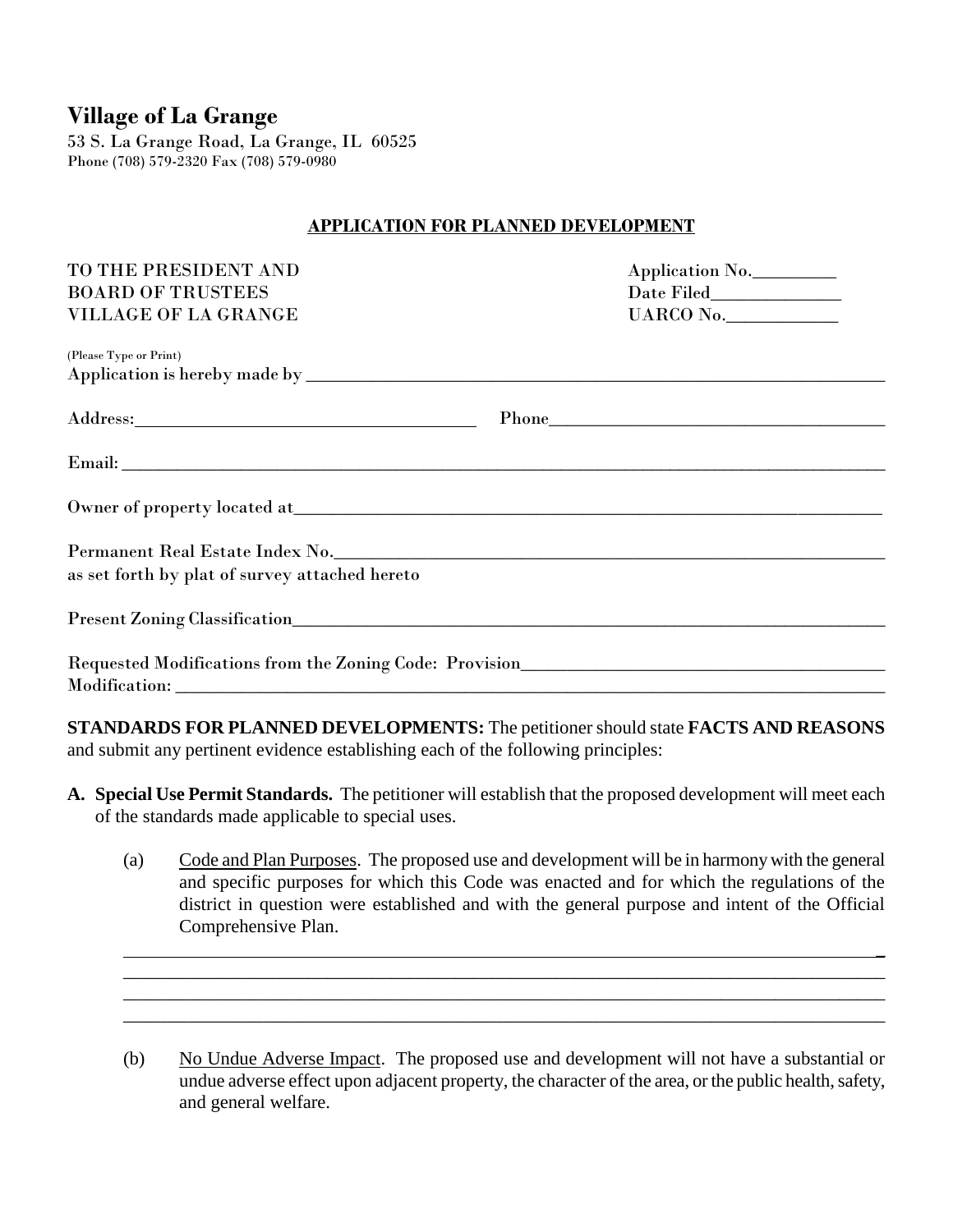(c) No Interference with Surrounding Development. The proposed use and development will be constructed, arranged, and operated so as not to dominate the immediate vicinity or to interfere with the use and development of neighboring property in accordance with the applicable district regulations.

 $\_$  , and the set of the set of the set of the set of the set of the set of the set of the set of the set of the set of the set of the set of the set of the set of the set of the set of the set of the set of the set of th \_\_\_\_\_\_\_\_\_\_\_\_\_\_\_\_\_\_\_\_\_\_\_\_\_\_\_\_\_\_\_\_\_\_\_\_\_\_\_\_\_\_\_\_\_\_\_\_\_\_\_\_\_\_\_\_\_\_\_\_\_\_\_\_\_\_\_\_\_\_\_\_\_\_\_\_\_\_\_\_\_ \_\_\_\_\_\_\_\_\_\_\_\_\_\_\_\_\_\_\_\_\_\_\_\_\_\_\_\_\_\_\_\_\_\_\_\_\_\_\_\_\_\_\_\_\_\_\_\_\_\_\_\_\_\_\_\_\_\_\_\_\_\_\_\_\_\_\_\_\_\_\_\_\_\_\_\_\_\_\_\_\_\_ \_\_\_\_\_\_\_\_\_\_\_\_\_\_\_\_\_\_\_\_\_\_\_\_\_\_\_\_\_\_\_\_\_\_\_\_\_\_\_\_\_\_\_\_\_\_\_\_\_\_\_\_\_\_\_\_\_\_\_\_\_\_\_\_\_\_\_\_\_\_\_\_\_\_\_\_\_\_\_\_\_\_

 $\_$  , and the set of the set of the set of the set of the set of the set of the set of the set of the set of the set of the set of the set of the set of the set of the set of the set of the set of the set of the set of th \_\_\_\_\_\_\_\_\_\_\_\_\_\_\_\_\_\_\_\_\_\_\_\_\_\_\_\_\_\_\_\_\_\_\_\_\_\_\_\_\_\_\_\_\_\_\_\_\_\_\_\_\_\_\_\_\_\_\_\_\_\_\_\_\_\_\_\_\_\_\_\_\_\_\_\_\_\_\_\_\_\_\_\_ \_\_\_\_\_\_\_\_\_\_\_\_\_\_\_\_\_\_\_\_\_\_\_\_\_\_\_\_\_\_\_\_\_\_\_\_\_\_\_\_\_\_\_\_\_\_\_\_\_\_\_\_\_\_\_\_\_\_\_\_\_\_\_\_\_\_\_\_\_\_\_\_\_\_\_\_\_\_\_\_\_\_\_ \_\_\_\_\_\_\_\_\_\_\_\_\_\_\_\_\_\_\_\_\_\_\_\_\_\_\_\_\_\_\_\_\_\_\_\_\_\_\_\_\_\_\_\_\_\_\_\_\_\_\_\_\_\_\_\_\_\_\_\_\_\_\_\_\_\_\_\_\_\_\_\_\_\_\_\_\_\_\_\_\_\_\_

(d) Adequate Public Facilities. The proposed use and development will be served adequately by essential public facilities and services such as streets, public utilities, drainage structures, police and fire protection, refuse disposal, parks, libraries, and schools, or the applicant will provide adequately for such services.

\_\_\_\_\_\_\_\_\_\_\_\_\_\_\_\_\_\_\_\_\_\_\_\_\_\_\_\_\_\_\_\_\_\_\_\_\_\_\_\_\_\_\_\_\_\_\_\_\_\_\_\_\_\_\_\_\_\_\_\_\_\_\_\_\_\_\_\_\_\_\_\_\_\_\_\_\_\_\_\_\_\_\_\_ \_\_\_\_\_\_\_\_\_\_\_\_\_\_\_\_\_\_\_\_\_\_\_\_\_\_\_\_\_\_\_\_\_\_\_\_\_\_\_\_\_\_\_\_\_\_\_\_\_\_\_\_\_\_\_\_\_\_\_\_\_\_\_\_\_\_\_\_\_\_\_\_\_\_\_\_\_\_\_\_\_\_ \_\_\_\_\_\_\_\_\_\_\_\_\_\_\_\_\_\_\_\_\_\_\_\_\_\_\_\_\_\_\_\_\_\_\_\_\_\_\_\_\_\_\_\_\_\_\_\_\_\_\_\_\_\_\_\_\_\_\_\_\_\_\_\_\_\_\_\_\_\_\_\_\_\_\_\_\_\_\_\_\_\_\_\_\_  $\_$  , and the set of the set of the set of the set of the set of the set of the set of the set of the set of the set of the set of the set of the set of the set of the set of the set of the set of the set of the set of th

(e) No Traffic Congestion. The proposed use and development will not cause undue traffic congestion nor draw significant amounts of traffic through residential streets.

 $\_$  , and the set of the set of the set of the set of the set of the set of the set of the set of the set of the set of the set of the set of the set of the set of the set of the set of the set of the set of the set of th \_\_\_\_\_\_\_\_\_\_\_\_\_\_\_\_\_\_\_\_\_\_\_\_\_\_\_\_\_\_\_\_\_\_\_\_\_\_\_\_\_\_\_\_\_\_\_\_\_\_\_\_\_\_\_\_\_\_\_\_\_\_\_\_\_\_\_\_\_\_\_\_\_\_\_\_\_\_\_\_\_\_ \_\_\_\_\_\_\_\_\_\_\_\_\_\_\_\_\_\_\_\_\_\_\_\_\_\_\_\_\_\_\_\_\_\_\_\_\_\_\_\_\_\_\_\_\_\_\_\_\_\_\_\_\_\_\_\_\_\_\_\_\_\_\_\_\_\_\_\_\_\_\_\_\_\_\_\_\_\_\_\_\_\_\_\_

(f) No Destruction of Significant Features. The proposed use and development will not result in the destruction, loss, or damage of any natural, scenic, or historic feature of significant importance.

\_\_\_\_\_\_\_\_\_\_\_\_\_\_\_\_\_\_\_\_\_\_\_\_\_\_\_\_\_\_\_\_\_\_\_\_\_\_\_\_\_\_\_\_\_\_\_\_\_\_\_\_\_\_\_\_\_\_\_\_\_\_\_\_\_\_\_\_\_\_\_\_\_\_\_\_\_\_\_\_\_\_\_\_ \_\_\_\_\_\_\_\_\_\_\_\_\_\_\_\_\_\_\_\_\_\_\_\_\_\_\_\_\_\_\_\_\_\_\_\_\_\_\_\_\_\_\_\_\_\_\_\_\_\_\_\_\_\_\_\_\_\_\_\_\_\_\_\_\_\_\_\_\_\_\_\_\_\_\_\_\_\_\_\_\_\_  $\_$  , and the set of the set of the set of the set of the set of the set of the set of the set of the set of the set of the set of the set of the set of the set of the set of the set of the set of the set of the set of th \_\_\_\_\_\_\_\_\_\_\_\_\_\_\_\_\_\_\_\_\_\_\_\_\_\_\_\_\_\_\_\_\_\_\_\_\_\_\_\_\_\_\_\_\_\_\_\_\_\_\_\_\_\_\_\_\_\_\_\_\_\_\_\_\_\_\_\_\_\_\_\_\_\_\_\_\_\_\_\_\_\_\_

(g) Compliance with Standards. The proposed use and development complies with all additional standards imposed on it by the particular provision of this Code authorizing such use.

 $\_$  , and the set of the set of the set of the set of the set of the set of the set of the set of the set of the set of the set of the set of the set of the set of the set of the set of the set of the set of the set of th \_\_\_\_\_\_\_\_\_\_\_\_\_\_\_\_\_\_\_\_\_\_\_\_\_\_\_\_\_\_\_\_\_\_\_\_\_\_\_\_\_\_\_\_\_\_\_\_\_\_\_\_\_\_\_\_\_\_\_\_\_\_\_\_\_\_\_\_\_\_\_\_\_\_\_\_\_\_\_\_\_\_ \_\_\_\_\_\_\_\_\_\_\_\_\_\_\_\_\_\_\_\_\_\_\_\_\_\_\_\_\_\_\_\_\_\_\_\_\_\_\_\_\_\_\_\_\_\_\_\_\_\_\_\_\_\_\_\_\_\_\_\_\_\_\_\_\_\_\_\_\_\_\_\_\_\_\_\_\_\_\_\_\_\_\_ \_\_\_\_\_\_\_\_\_\_\_\_\_\_\_\_\_\_\_\_\_\_\_\_\_\_\_\_\_\_\_\_\_\_\_\_\_\_\_\_\_\_\_\_\_\_\_\_\_\_\_\_\_\_\_\_\_\_\_\_\_\_\_\_\_\_\_\_\_\_\_\_\_\_\_\_\_\_\_\_\_\_\_\_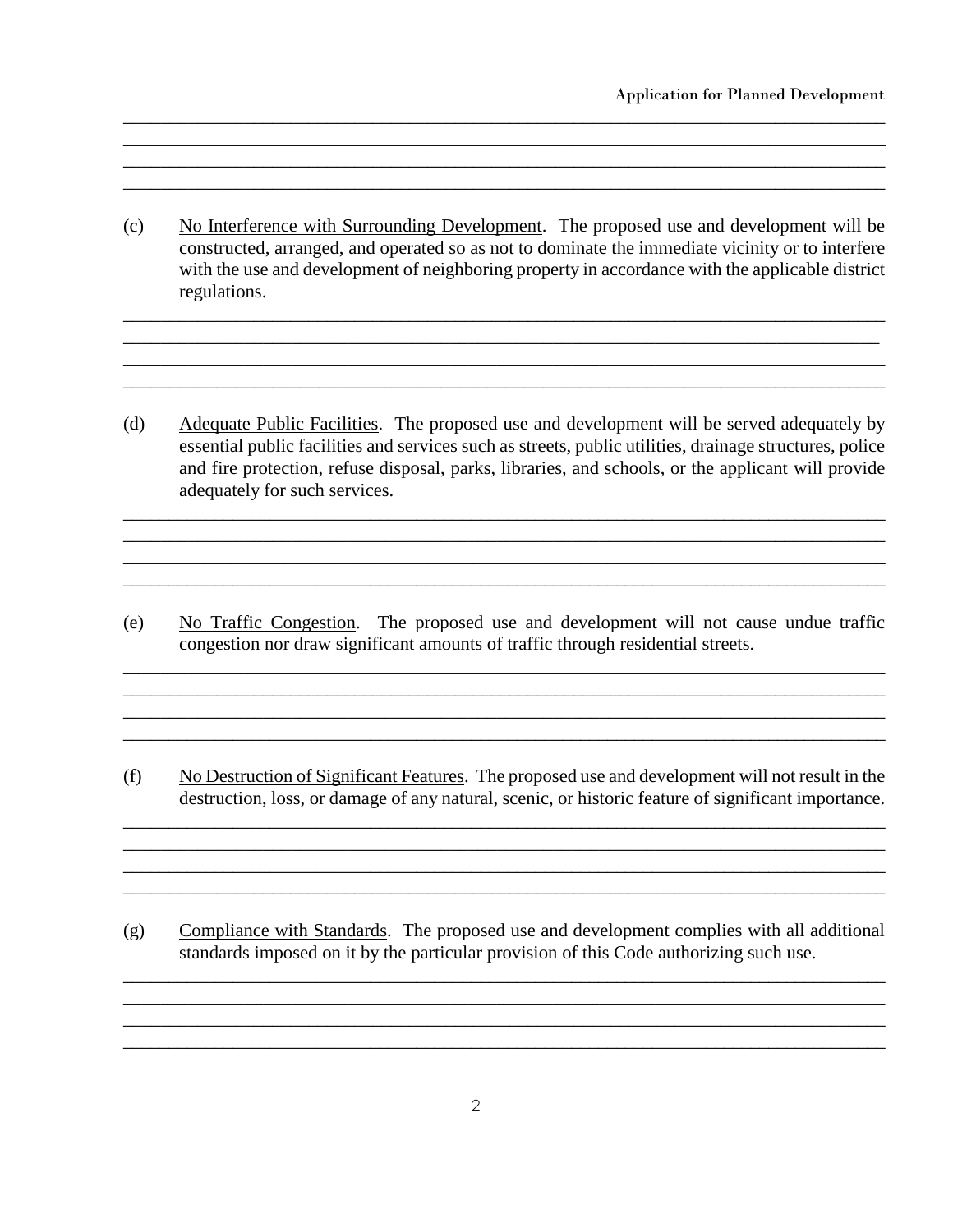- **B. Standards for All Planned Developments**. The petitioner will establish that the proposed development will meet each of the following additional standards:
	- (a) Unified Ownership Required. The entire property will be in single ownership or under such unified control as to ensure that the entire property will be developed as a unified whole.

\_\_\_\_\_\_\_\_\_\_\_\_\_\_\_\_\_\_\_\_\_\_\_\_\_\_\_\_\_\_\_\_\_\_\_\_\_\_\_\_\_\_\_\_\_\_\_\_\_\_\_\_\_\_\_\_\_\_\_\_\_\_\_\_\_\_\_\_\_\_\_\_\_\_\_\_\_\_\_\_\_\_\_\_ \_\_\_\_\_\_\_\_\_\_\_\_\_\_\_\_\_\_\_\_\_\_\_\_\_\_\_\_\_\_\_\_\_\_\_\_\_\_\_\_\_\_\_\_\_\_\_\_\_\_\_\_\_\_\_\_\_\_\_\_\_\_\_\_\_\_\_\_\_\_\_\_\_\_\_\_\_\_\_\_\_\_

(b) Covenants and Restrictions to be Enforceable by Village. All covenants, deed restrictions, easements, and similar restrictions will be recorded in connection with the planned development may not be modified, removed, or released without the express consent of the Board of Trustees and that they may be enforced by the Village as well as by future landowners within the proposed development.

\_\_\_\_\_\_\_\_\_\_\_\_\_\_\_\_\_\_\_\_\_\_\_\_\_\_\_\_\_\_\_\_\_\_\_\_\_\_\_\_\_\_\_\_\_\_\_\_\_\_\_\_\_\_\_\_\_\_\_\_\_\_\_\_\_\_\_\_\_\_\_\_\_\_\_\_\_\_\_\_\_\_\_\_ \_\_\_\_\_\_\_\_\_\_\_\_\_\_\_\_\_\_\_\_\_\_\_\_\_\_\_\_\_\_\_\_\_\_\_\_\_\_\_\_\_\_\_\_\_\_\_\_\_\_\_\_\_\_\_\_\_\_\_\_\_\_\_\_\_\_\_\_\_\_\_\_\_\_\_\_\_\_\_\_\_\_\_\_ \_\_\_\_\_\_\_\_\_\_\_\_\_\_\_\_\_\_\_\_\_\_\_\_\_\_\_\_\_\_\_\_\_\_\_\_\_\_\_\_\_\_\_\_\_\_\_\_\_\_\_\_\_\_\_\_\_\_\_\_\_\_\_\_\_\_\_\_\_\_\_\_\_\_\_\_\_\_\_\_\_\_\_\_

- **C. Standards for Large Planned Developments**. The petitioner will establish that any project that includes 40,000 square feet or more of total land area or more than one principal building will meet each of the following standards (If the project site is less 40,000 square feet, skip ahead to Section B):
	- (a) Protected Open Space.<sup>1</sup> The protected open space must be held in common ownership or by an entity specifically responsible for the care and maintenance of the space. The protected open space also must be (i) held for use by all residents or other occupants of the development or (ii) dedicated to, and accepted by, the Village of La Grange, the Park District of La Grange, a school district, or another public entity as permanent common open areas for parks, recreation and/or related public uses.

\_\_\_\_\_\_\_\_\_\_\_\_\_\_\_\_\_\_\_\_\_\_\_\_\_\_\_\_\_\_\_\_\_\_\_\_\_\_\_\_\_\_\_\_\_\_\_\_\_\_\_\_\_\_\_\_\_\_\_\_\_\_\_\_\_\_\_\_\_\_\_\_\_\_\_\_\_\_\_\_\_\_\_\_ \_\_\_\_\_\_\_\_\_\_\_\_\_\_\_\_\_\_\_\_\_\_\_\_\_\_\_\_\_\_\_\_\_\_\_\_\_\_\_\_\_\_\_\_\_\_\_\_\_\_\_\_\_\_\_\_\_\_\_\_\_\_\_\_\_\_\_\_\_\_\_\_\_\_\_\_\_\_\_\_\_\_\_\_ \_\_\_\_\_\_\_\_\_\_\_\_\_\_\_\_\_\_\_\_\_\_\_\_\_\_\_\_\_\_\_\_\_\_\_\_\_\_\_\_\_\_\_\_\_\_\_\_\_\_\_\_\_\_\_\_\_\_\_\_\_\_\_\_\_\_\_\_\_\_\_\_\_\_\_\_\_\_\_\_\_\_\_\_ \_\_\_\_\_\_\_\_\_\_\_\_\_\_\_\_\_\_\_\_\_\_\_\_\_\_\_\_\_\_\_\_\_\_\_\_\_\_\_\_\_\_\_\_\_\_\_\_\_\_\_\_\_\_\_\_\_\_\_\_\_\_\_\_\_\_\_\_\_\_\_\_\_\_\_\_\_\_\_\_\_\_\_\_

(b) Landscaping and Perimeter. Any area of a planned development not used for structures or circulation elements shall be landscaped or otherwise improved. The perimeter of the planned development shall be treated so as to ensure compatibility with surrounding uses by means such as provision of compatible uses and structures, setbacks, screening, or natural or man-made buffers. Every planned development having 20 or more acres shall provide a perimeter landscaped open space along each of its boundaries; each such open space shall have a minimum depth equal to the minimum front yard required in the district it is located or it abuts, whichever is greater.

\_\_\_\_\_\_\_\_\_\_\_\_\_\_\_\_\_\_\_\_\_\_\_\_\_\_\_\_\_\_\_\_\_\_\_\_\_\_\_\_\_\_\_\_\_\_\_\_\_\_\_\_\_\_\_\_\_\_\_\_\_\_\_\_\_\_\_\_\_\_\_\_\_\_\_\_\_\_\_\_\_\_\_\_ \_\_\_\_\_\_\_\_\_\_\_\_\_\_\_\_\_\_\_\_\_\_\_\_\_\_\_\_\_\_\_\_\_\_\_\_\_\_\_\_\_\_\_\_\_\_\_\_\_\_\_\_\_\_\_\_\_\_\_\_\_\_\_\_\_\_\_\_\_\_\_\_\_\_\_\_\_\_\_\_\_\_\_\_ \_\_\_\_\_\_\_\_\_\_\_\_\_\_\_\_\_\_\_\_\_\_\_\_\_\_\_\_\_\_\_\_\_\_\_\_\_\_\_\_\_\_\_\_\_\_\_\_\_\_\_\_\_\_\_\_\_\_\_\_\_\_\_\_\_\_\_\_\_\_\_\_\_\_\_\_\_\_\_\_\_\_\_\_

L,

<sup>1</sup> Protected Open Space may include parks, playgrounds, landscaped green space, community centers, or other similar areas and associated recreational amenities protected permanently as open space.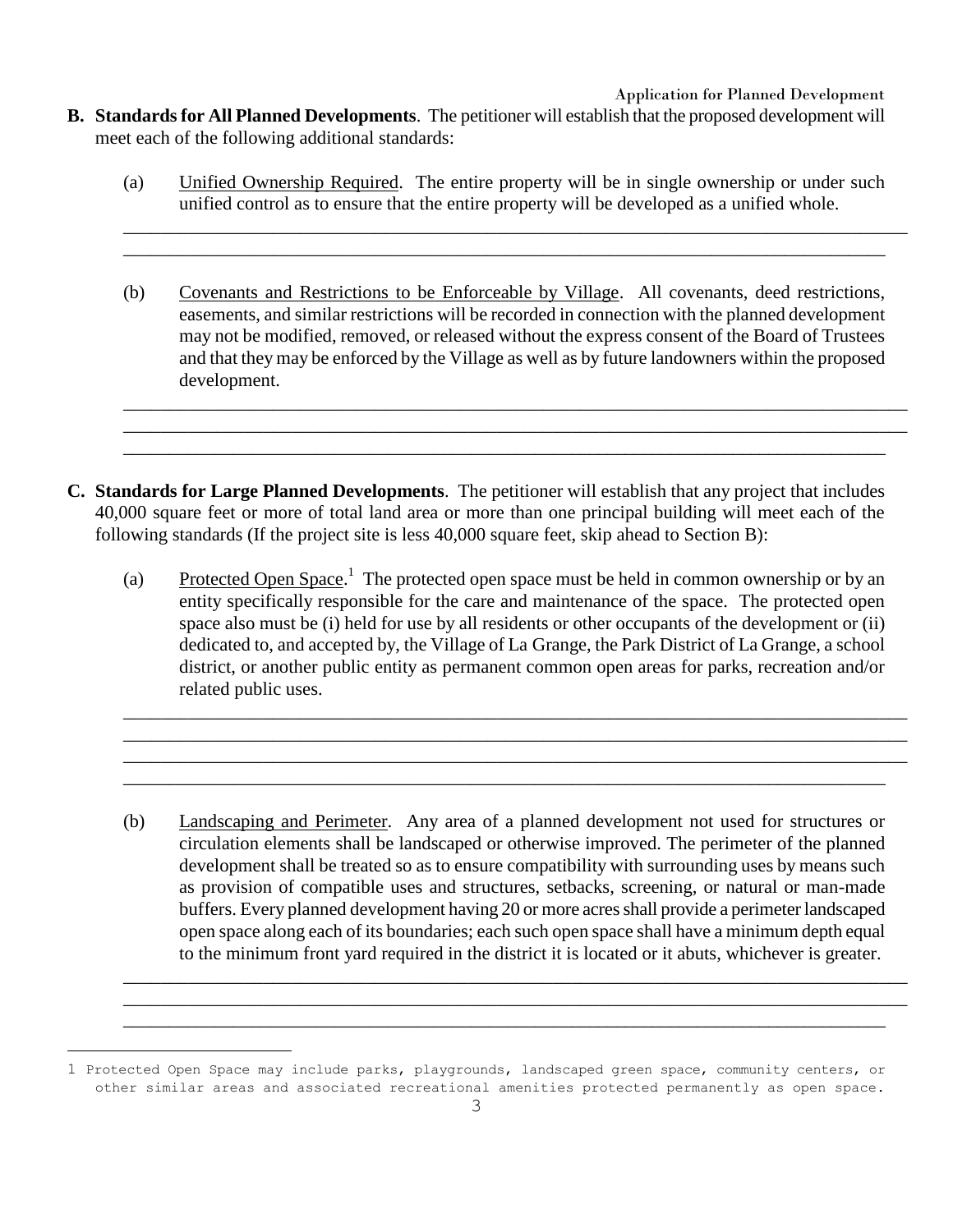Application for Planned Development

(c) Private Streets. Private streets are prohibited unless expressly approved by the Board of Trustees. If so approved, they shall meet all construction standards applicable to public streets. No such streets shall be approved except upon the condition that they shall be owned and maintained by a hospital or by a property owners' association meeting the requirements set forth in this Section.

\_\_\_\_\_\_\_\_\_\_\_\_\_\_\_\_\_\_\_\_\_\_\_\_\_\_\_\_\_\_\_\_\_\_\_\_\_\_\_\_\_\_\_\_\_\_\_\_\_\_\_\_\_\_\_\_\_\_\_\_\_\_\_\_\_\_\_\_\_\_\_\_\_\_\_\_\_\_\_\_\_\_\_\_ \_\_\_\_\_\_\_\_\_\_\_\_\_\_\_\_\_\_\_\_\_\_\_\_\_\_\_\_\_\_\_\_\_\_\_\_\_\_\_\_\_\_\_\_\_\_\_\_\_\_\_\_\_\_\_\_\_\_\_\_\_\_\_\_\_\_\_\_\_\_\_\_\_\_\_\_\_\_\_\_\_\_\_\_ \_\_\_\_\_\_\_\_\_\_\_\_\_\_\_\_\_\_\_\_\_\_\_\_\_\_\_\_\_\_\_\_\_\_\_\_\_\_\_\_\_\_\_\_\_\_\_\_\_\_\_\_\_\_\_\_\_\_\_\_\_\_\_\_\_\_\_\_\_\_\_\_\_\_\_\_\_\_\_\_\_\_\_

(d) Pedestrian Circulation System. Describe the proposed pedestrian circulation system including appropriate walkways, paths, trails, passageways, and other means of movement into, out of, and throughout the development and including private or public sidewalks meeting the standards of the La Grange Subdivision Code on both sides of every street in or abutting the project

\_\_\_\_\_\_\_\_\_\_\_\_\_\_\_\_\_\_\_\_\_\_\_\_\_\_\_\_\_\_\_\_\_\_\_\_\_\_\_\_\_\_\_\_\_\_\_\_\_\_\_\_\_\_\_\_\_\_\_\_\_\_\_\_\_\_\_\_\_\_\_\_\_\_\_\_\_\_\_\_\_\_\_\_ \_\_\_\_\_\_\_\_\_\_\_\_\_\_\_\_\_\_\_\_\_\_\_\_\_\_\_\_\_\_\_\_\_\_\_\_\_\_\_\_\_\_\_\_\_\_\_\_\_\_\_\_\_\_\_\_\_\_\_\_\_\_\_\_\_\_\_\_\_\_\_\_\_\_\_\_\_\_\_\_\_\_\_\_ \_\_\_\_\_\_\_\_\_\_\_\_\_\_\_\_\_\_\_\_\_\_\_\_\_\_\_\_\_\_\_\_\_\_\_\_\_\_\_\_\_\_\_\_\_\_\_\_\_\_\_\_\_\_\_\_\_\_\_\_\_\_\_\_\_\_\_\_\_\_\_\_\_\_\_\_\_\_\_\_\_\_\_\_ \_\_\_\_\_\_\_\_\_\_\_\_\_\_\_\_\_\_\_\_\_\_\_\_\_\_\_\_\_\_\_\_\_\_\_\_\_\_\_\_\_\_\_\_\_\_\_\_\_\_\_\_\_\_\_\_\_\_\_\_\_\_\_\_\_\_\_\_\_\_\_\_\_\_\_\_\_\_\_\_\_\_\_\_ \_\_\_\_\_\_\_\_\_\_\_\_\_\_\_\_\_\_\_\_\_\_\_\_\_\_\_\_\_\_\_\_\_\_\_\_\_\_\_\_\_\_\_\_\_\_\_\_\_\_\_\_\_\_\_\_\_\_\_\_\_\_\_\_\_\_\_\_\_\_\_\_\_\_\_\_\_\_\_\_\_\_\_\_ \_\_\_\_\_\_\_\_\_\_\_\_\_\_\_\_\_\_\_\_\_\_\_\_\_\_\_\_\_\_\_\_\_\_\_\_\_\_\_\_\_\_\_\_\_\_\_\_\_\_\_\_\_\_\_\_\_\_\_\_\_\_\_\_\_\_\_\_\_\_\_\_\_\_\_\_\_\_\_\_\_\_\_

\_\_\_\_\_\_\_\_\_\_\_\_\_\_\_\_\_\_\_\_\_\_\_\_\_\_\_\_\_\_\_\_\_\_\_\_\_\_\_\_\_\_\_\_\_\_\_\_\_\_\_\_\_\_\_\_\_\_\_\_\_\_\_\_\_\_\_\_\_\_\_\_\_\_\_\_\_\_\_\_\_\_\_\_ \_\_\_\_\_\_\_\_\_\_\_\_\_\_\_\_\_\_\_\_\_\_\_\_\_\_\_\_\_\_\_\_\_\_\_\_\_\_\_\_\_\_\_\_\_\_\_\_\_\_\_\_\_\_\_\_\_\_\_\_\_\_\_\_\_\_\_\_\_\_\_\_\_\_\_\_\_\_\_\_\_\_\_

\_\_\_\_\_\_\_\_\_\_\_\_\_\_\_\_\_\_\_\_\_\_\_\_\_\_\_\_\_\_\_\_\_\_\_\_\_\_\_\_\_\_\_\_\_\_\_\_\_\_\_\_\_\_\_\_\_\_\_\_\_\_\_\_\_\_\_\_\_\_\_\_\_\_\_\_\_\_\_\_\_\_\_\_ \_\_\_\_\_\_\_\_\_\_\_\_\_\_\_\_\_\_\_\_\_\_\_\_\_\_\_\_\_\_\_\_\_\_\_\_\_\_\_\_\_\_\_\_\_\_\_\_\_\_\_\_\_\_\_\_\_\_\_\_\_\_\_\_\_\_\_\_\_\_\_\_\_\_\_\_\_\_\_\_\_\_\_\_ \_\_\_\_\_\_\_\_\_\_\_\_\_\_\_\_\_\_\_\_\_\_\_\_\_\_\_\_\_\_\_\_\_\_\_\_\_\_\_\_\_\_\_\_\_\_\_\_\_\_\_\_\_\_\_\_\_\_\_\_\_\_\_\_\_\_\_\_\_\_\_\_\_\_\_\_\_\_\_\_\_\_\_\_ \_\_\_\_\_\_\_\_\_\_\_\_\_\_\_\_\_\_\_\_\_\_\_\_\_\_\_\_\_\_\_\_\_\_\_\_\_\_\_\_\_\_\_\_\_\_\_\_\_\_\_\_\_\_\_\_\_\_\_\_\_\_\_\_\_\_\_\_\_\_\_\_\_\_\_\_\_\_\_\_\_\_\_\_ \_\_\_\_\_\_\_\_\_\_\_\_\_\_\_\_\_\_\_\_\_\_\_\_\_\_\_\_\_\_\_\_\_\_\_\_\_\_\_\_\_\_\_\_\_\_\_\_\_\_\_\_\_\_\_\_\_\_\_\_\_\_\_\_\_\_\_\_\_\_\_\_\_\_\_\_\_\_\_\_\_\_\_\_ \_\_\_\_\_\_\_\_\_\_\_\_\_\_\_\_\_\_\_\_\_\_\_\_\_\_\_\_\_\_\_\_\_\_\_\_\_\_\_\_\_\_\_\_\_\_\_\_\_\_\_\_\_\_\_\_\_\_\_\_\_\_\_\_\_\_\_\_\_\_\_\_\_\_\_\_\_\_\_\_\_\_\_\_ \_\_\_\_\_\_\_\_\_\_\_\_\_\_\_\_\_\_\_\_\_\_\_\_\_\_\_\_\_\_\_\_\_\_\_\_\_\_\_\_\_\_\_\_\_\_\_\_\_\_\_\_\_\_\_\_\_\_\_\_\_\_\_\_\_\_\_\_\_\_\_\_\_\_\_\_\_\_\_\_\_\_\_\_ \_\_\_\_\_\_\_\_\_\_\_\_\_\_\_\_\_\_\_\_\_\_\_\_\_\_\_\_\_\_\_\_\_\_\_\_\_\_\_\_\_\_\_\_\_\_\_\_\_\_\_\_\_\_\_\_\_\_\_\_\_\_\_\_\_\_\_\_\_\_\_\_\_\_\_\_\_\_\_\_\_\_\_\_ \_\_\_\_\_\_\_\_\_\_\_\_\_\_\_\_\_\_\_\_\_\_\_\_\_\_\_\_\_\_\_\_\_\_\_\_\_\_\_\_\_\_\_\_\_\_\_\_\_\_\_\_\_\_\_\_\_\_\_\_\_\_\_\_\_\_\_\_\_\_\_\_\_\_\_\_\_\_\_\_\_\_\_\_ \_\_\_\_\_\_\_\_\_\_\_\_\_\_\_\_\_\_\_\_\_\_\_\_\_\_\_\_\_\_\_\_\_\_\_\_\_\_\_\_\_\_\_\_\_\_\_\_\_\_\_\_\_\_\_\_\_\_\_\_\_\_\_\_\_\_\_\_\_\_\_\_\_\_\_\_\_\_\_\_\_\_\_\_ \_\_\_\_\_\_\_\_\_\_\_\_\_\_\_\_\_\_\_\_\_\_\_\_\_\_\_\_\_\_\_\_\_\_\_\_\_\_\_\_\_\_\_\_\_\_\_\_\_\_\_\_\_\_\_\_\_\_\_\_\_\_\_\_\_\_\_\_\_\_\_\_\_\_\_\_\_\_\_\_\_\_\_\_ \_\_\_\_\_\_\_\_\_\_\_\_\_\_\_\_\_\_\_\_\_\_\_\_\_\_\_\_\_\_\_\_\_\_\_\_\_\_\_\_\_\_\_\_\_\_\_\_\_\_\_\_\_\_\_\_\_\_\_\_\_\_\_\_\_\_\_\_\_\_\_\_\_\_\_\_\_\_\_\_\_\_

(e) Utilities. All utility lines shall be installed underground.

<u>.</u>

(f) Compensating Amenities. Describe all proposed *compensating amenities*<sup>2</sup>:

<sup>2</sup> *Compensating amenities* means features not otherwise required to achieve compliance with the standards of this Code or other applicable Village codes and ordinances, including such things as public art, plazas, pedestrian walkways, natural habitats, increased landscaping, buffering or screening, enhanced streetscape, enhanced pedestrian and transit supportive design, underground parking and similar features. Compensating amenities must be proposed as part of a PD application, and all compensating amenities, whether public or private, must be developed and constructed at the applicant's expense.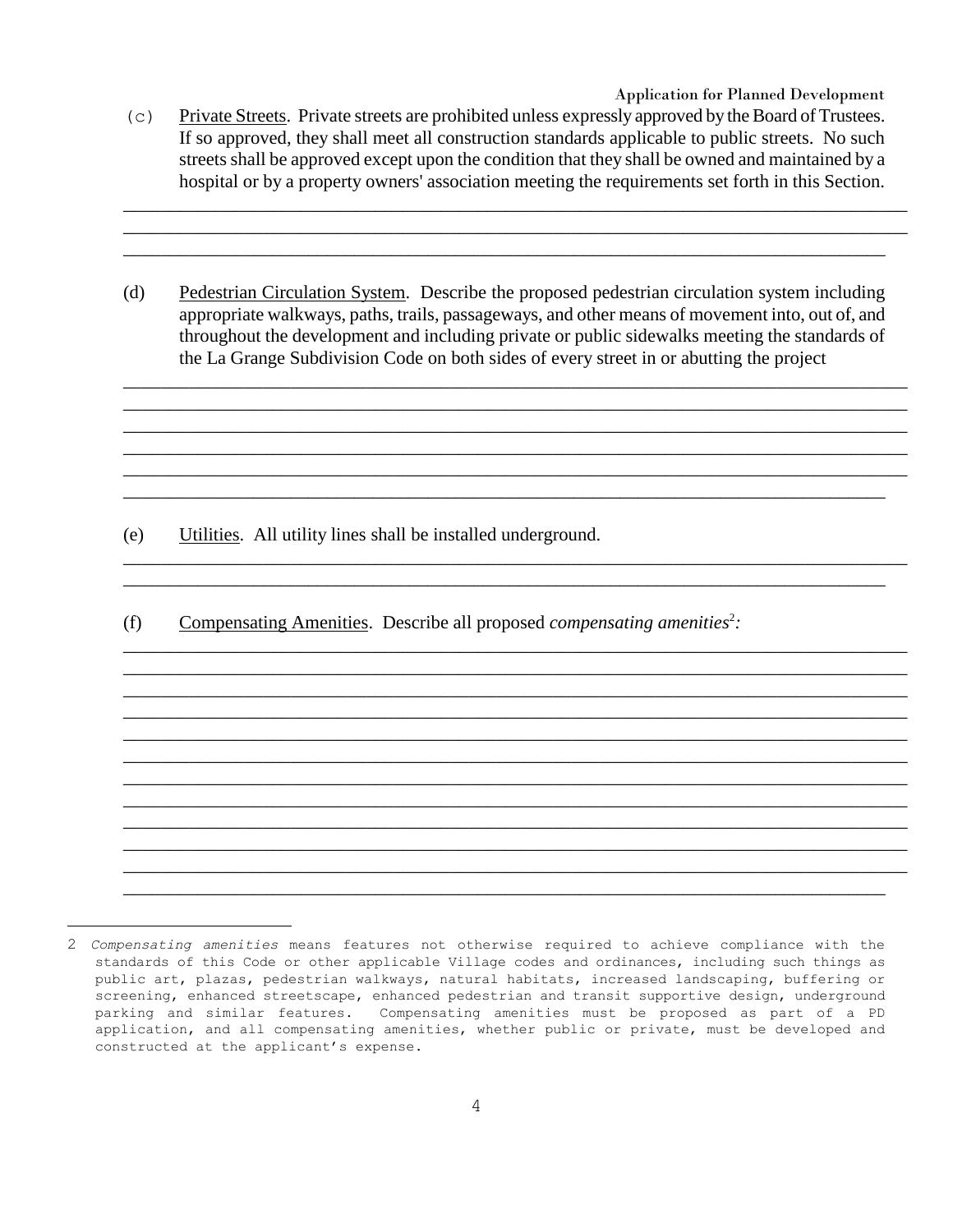Application for Planned Development

- **D. Standards for Small Planned Developments**. The petitioner will establish that any project that includes less than 40,000 square of total land area (a "Small PD"), will meet each of the following additional standards:
	- (a) Open Space. Show that the largest amount of open space reasonably possible has been included in the Small PD Plan and that open space has been assembled and designed to maximize its quality, usefulness, beauty, and value to the development. The Village may require recorded restrictions and covenants or dedication of development rights to assure the perpetual care, conservation, and maintenance of the operation of the open space and to prevent the use of common open space for any structure, improvement, or use other than that shown on the approved Small PD Plan. The restrictions must be permanent and not for a given period of years and must run with the land.

\_\_\_\_\_\_\_\_\_\_\_\_\_\_\_\_\_\_\_\_\_\_\_\_\_\_\_\_\_\_\_\_\_\_\_\_\_\_\_\_\_\_\_\_\_\_\_\_\_\_\_\_\_\_\_\_\_\_\_\_\_\_\_\_\_\_\_\_\_\_\_\_\_\_\_\_\_\_\_\_\_\_\_\_ \_\_\_\_\_\_\_\_\_\_\_\_\_\_\_\_\_\_\_\_\_\_\_\_\_\_\_\_\_\_\_\_\_\_\_\_\_\_\_\_\_\_\_\_\_\_\_\_\_\_\_\_\_\_\_\_\_\_\_\_\_\_\_\_\_\_\_\_\_\_\_\_\_\_\_\_\_\_\_\_\_\_\_\_ \_\_\_\_\_\_\_\_\_\_\_\_\_\_\_\_\_\_\_\_\_\_\_\_\_\_\_\_\_\_\_\_\_\_\_\_\_\_\_\_\_\_\_\_\_\_\_\_\_\_\_\_\_\_\_\_\_\_\_\_\_\_\_\_\_\_\_\_\_\_\_\_\_\_\_\_\_\_\_\_\_\_\_\_ \_\_\_\_\_\_\_\_\_\_\_\_\_\_\_\_\_\_\_\_\_\_\_\_\_\_\_\_\_\_\_\_\_\_\_\_\_\_\_\_\_\_\_\_\_\_\_\_\_\_\_\_\_\_\_\_\_\_\_\_\_\_\_\_\_\_\_\_\_\_\_\_\_\_\_\_\_\_\_\_\_\_\_\_ \_\_\_\_\_\_\_\_\_\_\_\_\_\_\_\_\_\_\_\_\_\_\_\_\_\_\_\_\_\_\_\_\_\_\_\_\_\_\_\_\_\_\_\_\_\_\_\_\_\_\_\_\_\_\_\_\_\_\_\_\_\_\_\_\_\_\_\_\_\_\_\_\_\_\_\_\_\_\_\_\_\_

(b) Landscaping and Perimeter Treatment. To the fullest extent possible, any area of the planned development not used for structures or circulation elements shall be landscaped or otherwise improved. Include details of landscaped perimeter:

\_\_\_\_\_\_\_\_\_\_\_\_\_\_\_\_\_\_\_\_\_\_\_\_\_\_\_\_\_\_\_\_\_\_\_\_\_\_\_\_\_\_\_\_\_\_\_\_\_\_\_\_\_\_\_\_\_\_\_\_\_\_\_\_\_\_\_\_\_\_\_\_\_\_\_\_\_\_\_\_\_\_\_\_ \_\_\_\_\_\_\_\_\_\_\_\_\_\_\_\_\_\_\_\_\_\_\_\_\_\_\_\_\_\_\_\_\_\_\_\_\_\_\_\_\_\_\_\_\_\_\_\_\_\_\_\_\_\_\_\_\_\_\_\_\_\_\_\_\_\_\_\_\_\_\_\_\_\_\_\_\_\_\_\_\_\_\_\_ \_\_\_\_\_\_\_\_\_\_\_\_\_\_\_\_\_\_\_\_\_\_\_\_\_\_\_\_\_\_\_\_\_\_\_\_\_\_\_\_\_\_\_\_\_\_\_\_\_\_\_\_\_\_\_\_\_\_\_\_\_\_\_\_\_\_\_\_\_\_\_\_\_\_\_\_\_\_\_\_\_\_\_\_ \_\_\_\_\_\_\_\_\_\_\_\_\_\_\_\_\_\_\_\_\_\_\_\_\_\_\_\_\_\_\_\_\_\_\_\_\_\_\_\_\_\_\_\_\_\_\_\_\_\_\_\_\_\_\_\_\_\_\_\_\_\_\_\_\_\_\_\_\_\_\_\_\_\_\_\_\_\_\_\_\_\_\_\_ \_\_\_\_\_\_\_\_\_\_\_\_\_\_\_\_\_\_\_\_\_\_\_\_\_\_\_\_\_\_\_\_\_\_\_\_\_\_\_\_\_\_\_\_\_\_\_\_\_\_\_\_\_\_\_\_\_\_\_\_\_\_\_\_\_\_\_\_\_\_\_\_\_\_\_\_\_\_\_\_\_\_\_

(c) Public Improvements<sup>3</sup>. Provide for all public improvements necessary to serve the PD, including without limitation streets, sidewalks, lights, signs, underground utilities, and landscaping, to be constructed or installed to Village standards at no cost to the Village.

\_\_\_\_\_\_\_\_\_\_\_\_\_\_\_\_\_\_\_\_\_\_\_\_\_\_\_\_\_\_\_\_\_\_\_\_\_\_\_\_\_\_\_\_\_\_\_\_\_\_\_\_\_\_\_\_\_\_\_\_\_\_\_\_\_\_\_\_\_\_\_\_\_\_\_\_\_\_\_\_\_\_\_\_ \_\_\_\_\_\_\_\_\_\_\_\_\_\_\_\_\_\_\_\_\_\_\_\_\_\_\_\_\_\_\_\_\_\_\_\_\_\_\_\_\_\_\_\_\_\_\_\_\_\_\_\_\_\_\_\_\_\_\_\_\_\_\_\_\_\_\_\_\_\_\_\_\_\_\_\_\_\_\_\_\_\_\_\_ \_\_\_\_\_\_\_\_\_\_\_\_\_\_\_\_\_\_\_\_\_\_\_\_\_\_\_\_\_\_\_\_\_\_\_\_\_\_\_\_\_\_\_\_\_\_\_\_\_\_\_\_\_\_\_\_\_\_\_\_\_\_\_\_\_\_\_\_\_\_\_\_\_\_\_\_\_\_\_\_\_\_\_\_ \_\_\_\_\_\_\_\_\_\_\_\_\_\_\_\_\_\_\_\_\_\_\_\_\_\_\_\_\_\_\_\_\_\_\_\_\_\_\_\_\_\_\_\_\_\_\_\_\_\_\_\_\_\_\_\_\_\_\_\_\_\_\_\_\_\_\_\_\_\_\_\_\_\_\_\_\_\_\_\_\_\_\_\_ \_\_\_\_\_\_\_\_\_\_\_\_\_\_\_\_\_\_\_\_\_\_\_\_\_\_\_\_\_\_\_\_\_\_\_\_\_\_\_\_\_\_\_\_\_\_\_\_\_\_\_\_\_\_\_\_\_\_\_\_\_\_\_\_\_\_\_\_\_\_\_\_\_\_\_\_\_\_\_\_\_\_\_\_ \_\_\_\_\_\_\_\_\_\_\_\_\_\_\_\_\_\_\_\_\_\_\_\_\_\_\_\_\_\_\_\_\_\_\_\_\_\_\_\_\_\_\_\_\_\_\_\_\_\_\_\_\_\_\_\_\_\_\_\_\_\_\_\_\_\_\_\_\_\_\_\_\_\_\_\_\_\_\_\_\_\_\_

<u>.</u>

<sup>3</sup> May be in the form of a cash contribution. If approved by the Board of Trustees, then the contribution must be made by the applicant to the Village prior to the issuance of any permit authorizing construction. Must be designated specifically for use to provide one or more features defined as compensating amenities. The Board may approve a cash contribution only if (a) the project site is inadequate for any physical on-site compensating amenity as a result of its size, shape, or other topographic feature, (b) there is no immediate need for a compensating amenity on public property abutting or adjacent to the project site, and (c) there is a compelling and appropriate compensating amenity, as determined by the Board of Trustees, for which a cash contribution can be designated.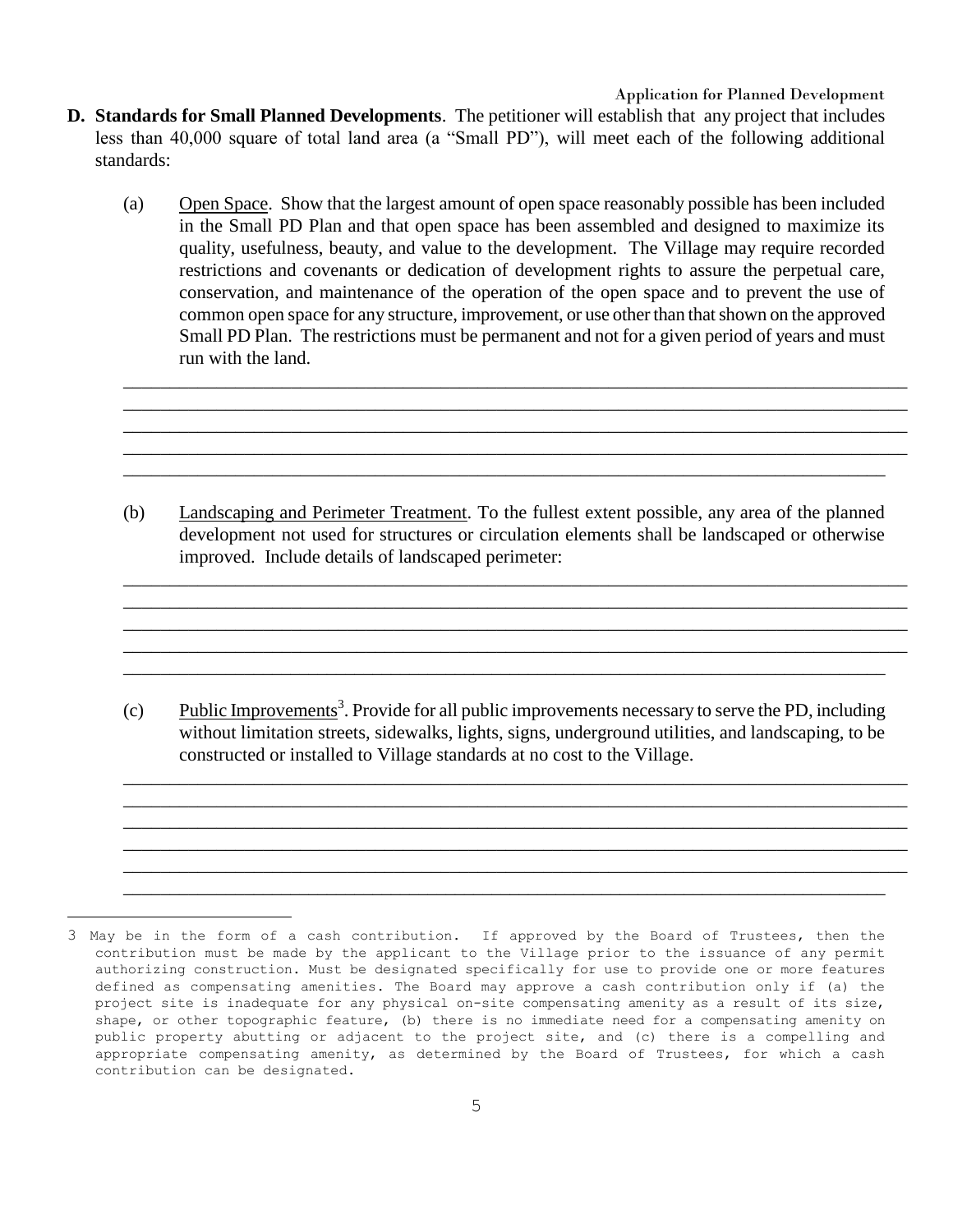(d) Excellence of Design. Describe the architectural quality of the building, with excellence of design considering the context within which the development is being proposed and the general standards stated in the "Urban Design Principles," "Urban Design Framework," and "Appendix A" of the Village of La Grange Urban Design Guidelines dated February 2009 (available on the Village website: [www.villageoflagrange.com](http://www.villageoflagrange.com/) and at the Community Development Department offices).

\_\_\_\_\_\_\_\_\_\_\_\_\_\_\_\_\_\_\_\_\_\_\_\_\_\_\_\_\_\_\_\_\_\_\_\_\_\_\_\_\_\_\_\_\_\_\_\_\_\_\_\_\_\_\_\_\_\_\_\_\_\_\_\_\_\_\_\_\_\_\_\_\_\_\_\_\_\_\_\_\_\_\_\_ \_\_\_\_\_\_\_\_\_\_\_\_\_\_\_\_\_\_\_\_\_\_\_\_\_\_\_\_\_\_\_\_\_\_\_\_\_\_\_\_\_\_\_\_\_\_\_\_\_\_\_\_\_\_\_\_\_\_\_\_\_\_\_\_\_\_\_\_\_\_\_\_\_\_\_\_\_\_\_\_\_\_\_\_ \_\_\_\_\_\_\_\_\_\_\_\_\_\_\_\_\_\_\_\_\_\_\_\_\_\_\_\_\_\_\_\_\_\_\_\_\_\_\_\_\_\_\_\_\_\_\_\_\_\_\_\_\_\_\_\_\_\_\_\_\_\_\_\_\_\_\_\_\_\_\_\_\_\_\_\_\_\_\_\_\_\_\_\_ \_\_\_\_\_\_\_\_\_\_\_\_\_\_\_\_\_\_\_\_\_\_\_\_\_\_\_\_\_\_\_\_\_\_\_\_\_\_\_\_\_\_\_\_\_\_\_\_\_\_\_\_\_\_\_\_\_\_\_\_\_\_\_\_\_\_\_\_\_\_\_\_\_\_\_\_\_\_\_\_\_\_\_\_ \_\_\_\_\_\_\_\_\_\_\_\_\_\_\_\_\_\_\_\_\_\_\_\_\_\_\_\_\_\_\_\_\_\_\_\_\_\_\_\_\_\_\_\_\_\_\_\_\_\_\_\_\_\_\_\_\_\_\_\_\_\_\_\_\_\_\_\_\_\_\_\_\_\_\_\_\_\_\_\_\_\_\_\_ \_\_\_\_\_\_\_\_\_\_\_\_\_\_\_\_\_\_\_\_\_\_\_\_\_\_\_\_\_\_\_\_\_\_\_\_\_\_\_\_\_\_\_\_\_\_\_\_\_\_\_\_\_\_\_\_\_\_\_\_\_\_\_\_\_\_\_\_\_\_\_\_\_\_\_\_\_\_\_\_\_\_\_\_

\*\*\*\*

**NOTICE:** This application must be filed with the office of the Community Development Director together with seventeen (17) 11 x 17 copies of any required drawings, plats of survey, etc, the necessary data called for above a minimum of thirty days in advance of the public hearing and the required filing fee escrow a minimum of thirty days in advance of the public hearing date. The escrow will be utilized to cover all costs incurred by the Village as outlined in Paragraph 14-101D2 of the Zoning Code:

- (a) Legal Publication (direct cost);
- (b) Recording Secretarial Services (direct cost);
- (c) Court Reporter (direct cost);
- (d) Administrative Review and Preparation (hourly salary times a multiplier sufficient to recover 100 percent of the direct and indirect cost of such service);
- (e) Document Preparation and Review (hourly salary times a multiplier sufficient to recover 100 percent of the direct and indirect cost of such service);
- (f) Professional and Technical Consultant Services (direct cost);
- (g) Legal Review, Consultation, and Advice (direct cost);
- (h) Copy Reproduction (direct cost); and
- (i) Document Recordation (direct cost); and
- (j) Postage Costs (direct cost).

The escrow for the application is as follows:

#### **Planned Development - \$3,500**

Should the funds in escrow fall below \$300, the Village will request that the applicant replenish the escrow fund prior to further processing of said application.